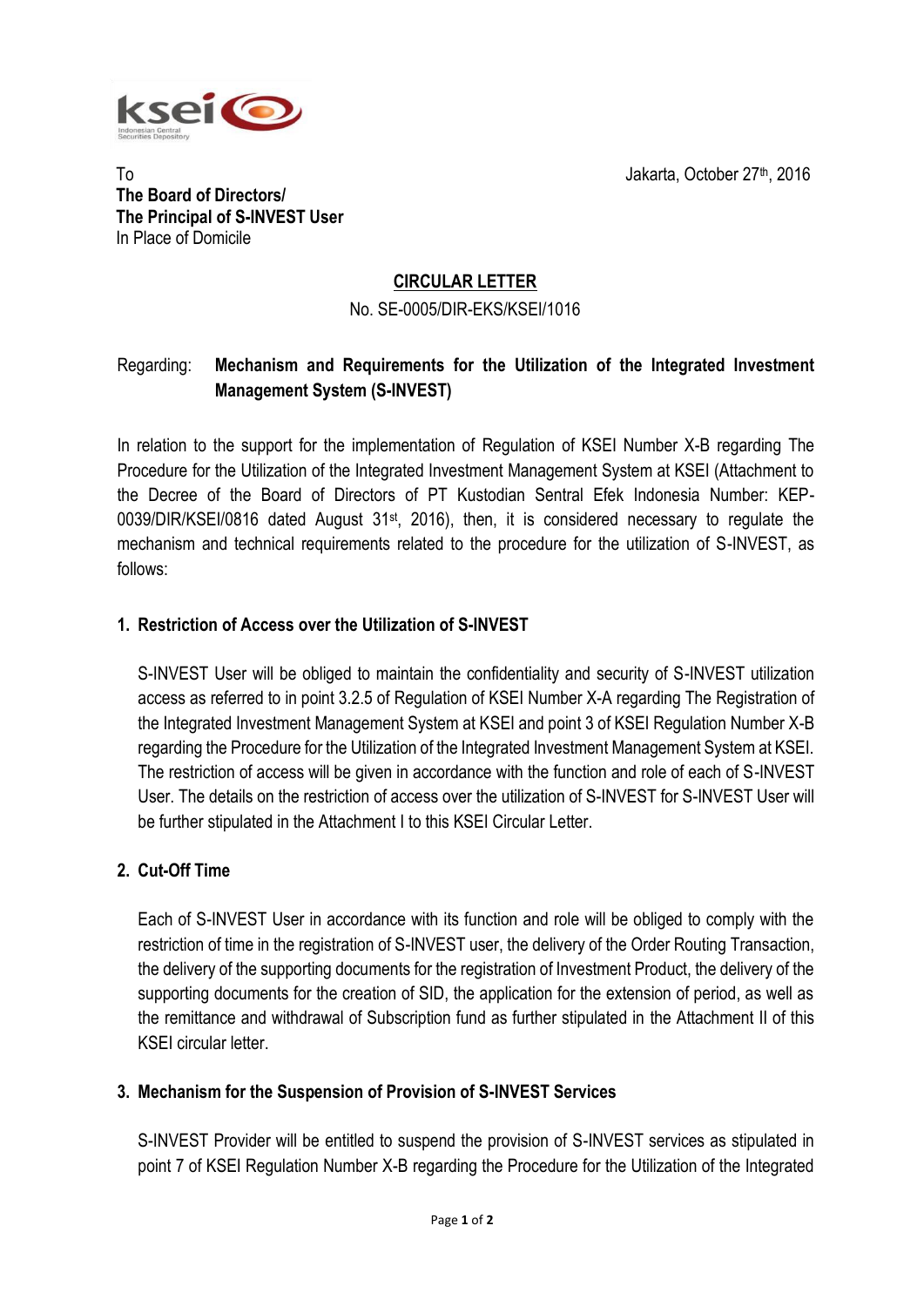Investment Management System at KSEI by fulfilling the following provisions:

- 3.1. Suspension of S-INVEST services to S-INVEST User will be further stipulated in the User Manual S-INVEST, Static Management;
- 3.2. Suspension of S-INVEST services to Investment Product will be further stipulated in the User Manual S-INVEST, Static Management;
- 3.3. Suspension of S-INVEST services towards Investor Fund Unit Account will be further stipulated in the User Manual S-INVEST, Static Management; and/or
- 3.4. Suspension of S-INVEST services towards Single Investor Identification (SID) will be further stipulated in the User Manual S-INVEST, Static Management.

# **4. This Circular Letter will be effective starting as of its date of issuance.**

Thus we convey the above. Thank you for your attention.

Sincerely yours, **PT Kustodian Sentral Efek Indonesia**

Director **Director** Director

**Syafruddin Supranoto Prajogo**

# Copies sent to:

- 1. The Chief Executive of Capital Market Supervisor of the Financial Services Authority (OJK);
- 2. The Director of Securities Transaction Supervisory of OJK;
- 3. The Director of Securities Institutions Supervisory of OJK;
- 4. The Director of Investment Management of OJK;
- 5. The Director of Capital Market Regulatory of OJK;
- 6. The Head of Policy Development Section of Securities Transaction and Institutions of OJK;
- 7. The Board of Directors of PT Bursa Efek Indonesia;
- 8. The Board of Directors of PT Kliring Penjaminan Efek Indonesia;
- 9. The Indonesia Securities Companies Association;
- 10. The Indonesian Custodian Bank Association;
- 11. The Association of Indonesian Mutual Fund Selling Agent Banks;
- 12. The Indonesian Mutual Fund Managers Association;
- 13. The Association of Indonesian Investment Managers;
- 14. The Board of Commissioners of KSEI; and
- 15. The Board of Directors of KSEI.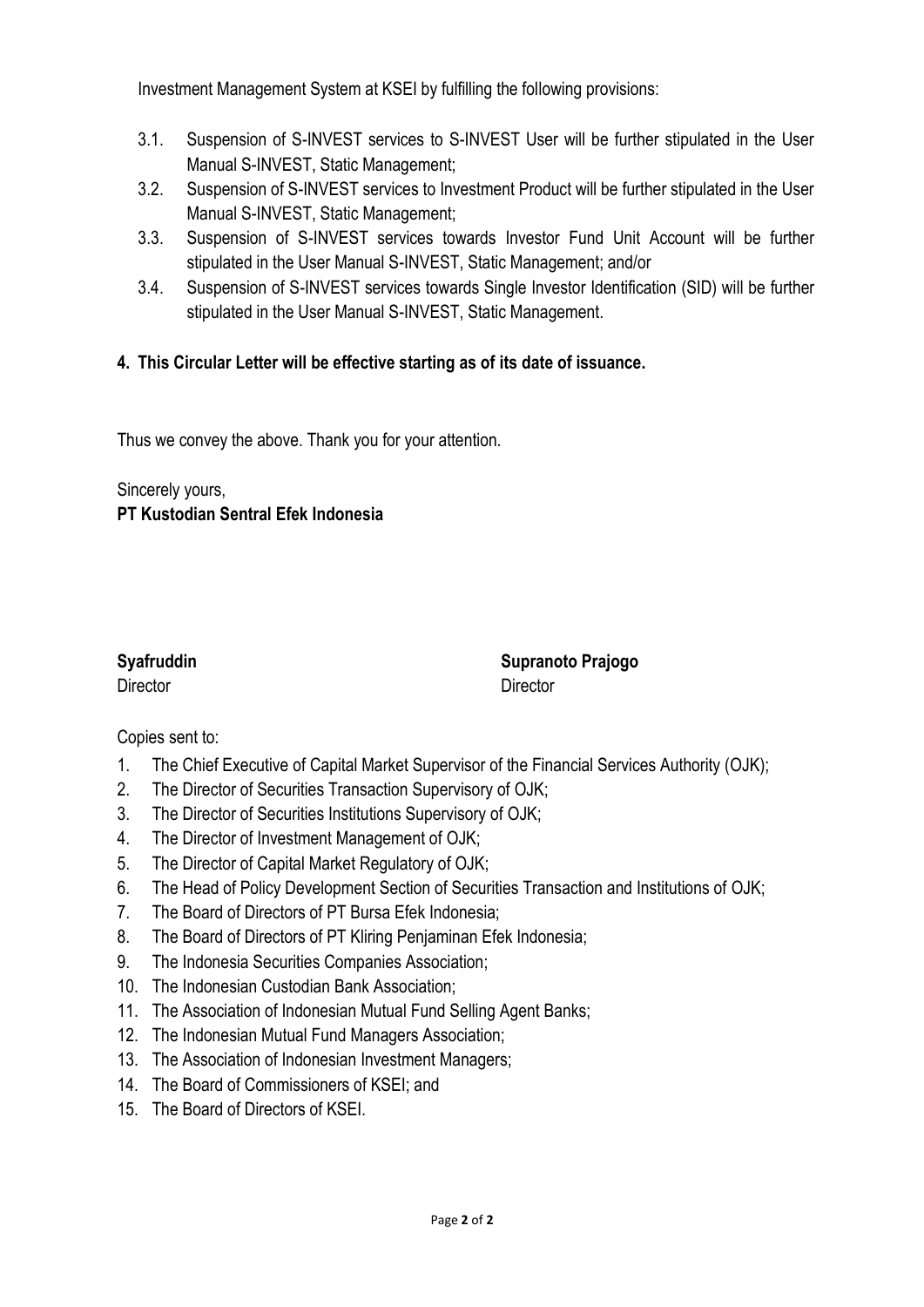1<sup>ST</sup> Attachment to the Circular Letter of KSEI No. SE-0005/DIR-EKS/KSEI/1016 regarding: Mechanism and Requirements for the Utilization of the Integrated Investment Management System (S-INVEST) Date: October 27<sup>th</sup>, 2016

| <b>Main</b>         | <b>Sub Menu</b> | <b>Screen</b>                                          | <b>Type</b> | IM        | <b>SA</b> | CB        | <b>BR</b> |
|---------------------|-----------------|--------------------------------------------------------|-------------|-----------|-----------|-----------|-----------|
| <b>Menu</b>         |                 |                                                        |             |           |           |           |           |
|                     |                 |                                                        |             |           |           |           |           |
| Unit                | SUBS/REDM/SWTC  | SUBS/REDM/SWTC Order Upload                            | Create      |           | $\bullet$ |           |           |
| <b>Transactions</b> | Order           | SUBS/REDM/SWTC Order Input                             | Create      |           | $\bullet$ |           |           |
|                     |                 | SUBS/REDM/SWTC Order Fee Upload                        | Create      | $\bullet$ |           |           |           |
|                     |                 | SUBS/REDM/SWTC Order Fee Input                         | Create      | $\bullet$ |           |           |           |
|                     |                 | REDM/SWTC-Out Order Ratio Inquiry                      | Inquiry     | $\bullet$ |           |           |           |
|                     |                 | SUBS/REDM/SWTC Order Approval                          | Create      | $\bullet$ |           |           |           |
|                     |                 | SUBS/REDM/SWTC Order Receipt                           | Create      |           |           | $\bullet$ |           |
|                     |                 | SUBS Order Failure Input                               | Create      |           |           | $\bullet$ |           |
|                     |                 | <b>SUBS Order Failure Cancellation</b>                 | Create      |           |           |           |           |
|                     |                 | SUBS/REDM/SWTC Order Cancellation                      | Create      |           | $\bullet$ |           |           |
|                     |                 | SUBS/REDM/SWTC Order Cancellation                      | Create      |           |           |           |           |
|                     |                 | Approval                                               |             |           |           |           |           |
|                     |                 | SUBS/REDM/SWTC Order Inquiry                           | Inquiry     | $\bullet$ | $\bullet$ | $\bullet$ |           |
|                     |                 | SUBS/REDM/SWTC Order Inquiry<br>(summary)              | Inquiry     |           |           |           |           |
|                     |                 | Redemption Payment Order Inquiry                       | Inquiry     |           | $\bullet$ | $\bullet$ |           |
|                     |                 | <b>Summary of Daily Transactions</b>                   | Inquiry     | $\bullet$ | $\bullet$ | $\bullet$ |           |
|                     |                 | Late Order Approval                                    | Create      |           |           |           |           |
|                     |                 | <b>Automatic Approval Setting</b>                      | Create      | $\bullet$ |           |           |           |
|                     |                 | <b>Bank Charge Management</b>                          | Create      |           |           | $\bullet$ |           |
|                     |                 | Cut-off Time Extension/Late Order<br><b>Statistics</b> | Inquiry     |           |           |           |           |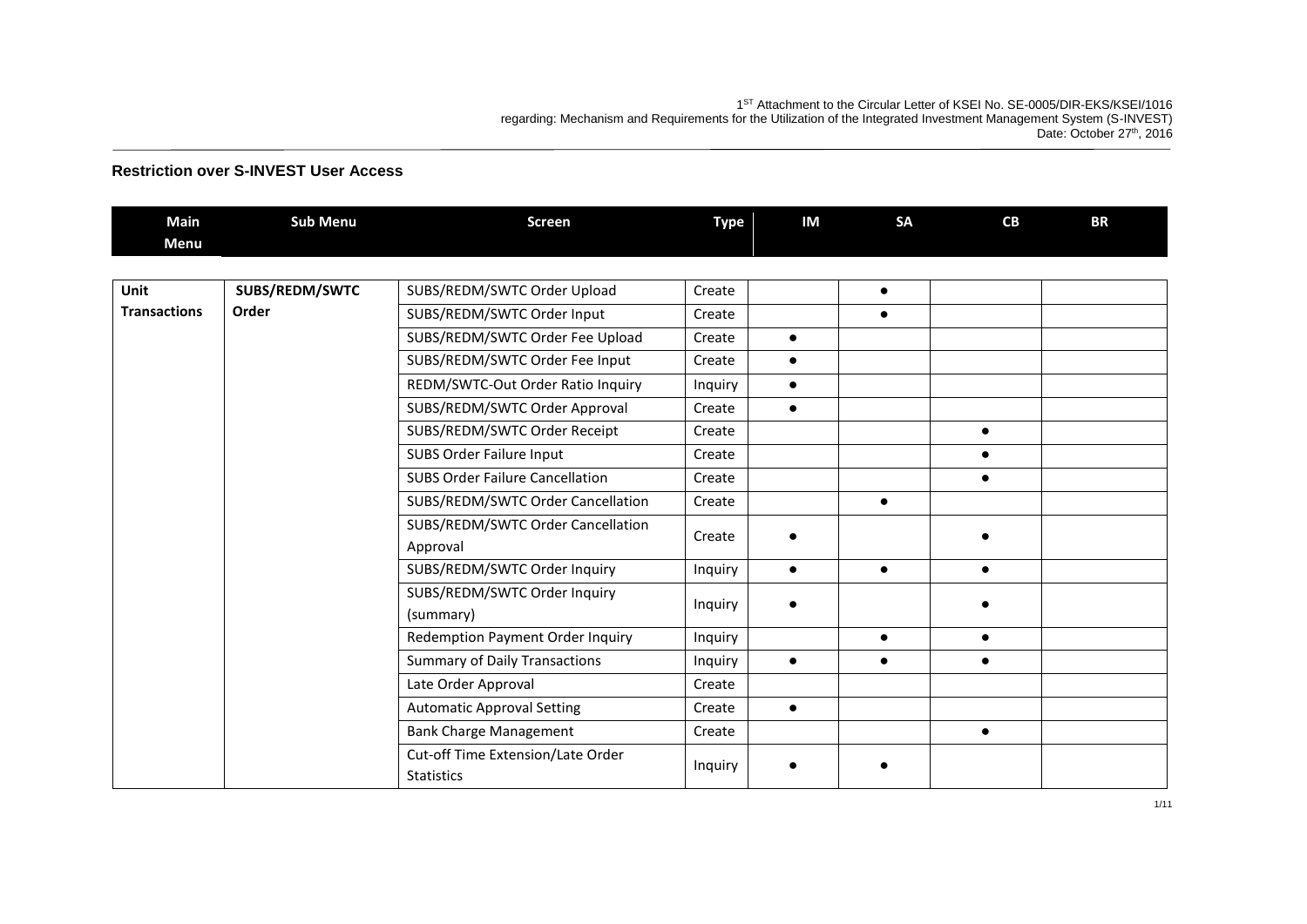| <b>Main Menu</b>    | <b>Sub Menu</b>                                    | <b>Screen</b>                                           | <b>Type</b> | <b>IM</b> | SA        | CB        | <b>BR</b> |
|---------------------|----------------------------------------------------|---------------------------------------------------------|-------------|-----------|-----------|-----------|-----------|
|                     |                                                    |                                                         |             |           |           |           |           |
| <b>Unit</b>         | <b>Distributed Income</b>                          | Distributed Income Data Upload                          | Create      | $\bullet$ |           |           |           |
| <b>Transactions</b> |                                                    | Distributed Income Data Input                           | Create      | $\bullet$ |           |           |           |
|                     |                                                    | Distributed Income Data Receipt                         | Create      |           |           | $\bullet$ |           |
|                     |                                                    | Distributed Income Data Cancellation                    | Create      | $\bullet$ |           |           |           |
|                     |                                                    | Distributed Income Data Cancellation<br>Approval        | Create      |           |           |           |           |
|                     |                                                    | Distributed Income Data Inquiry                         | Inquiry     | $\bullet$ | $\bullet$ | $\bullet$ |           |
|                     |                                                    | Distributed Income Option Upload                        | Create      |           | $\bullet$ |           |           |
|                     |                                                    | Distributed Income Option Input                         | Create      |           | $\bullet$ |           |           |
|                     |                                                    | Distributed Income Option Receipt                       | Create      |           |           | $\bullet$ |           |
|                     |                                                    | Distributed Income Option Cancellation                  | Create      |           | $\bullet$ |           |           |
|                     | Distributed Income Option Cancellation<br>Approval | Create                                                  |             |           | $\bullet$ |           |           |
|                     |                                                    | Distributed Income Option Inquiry                       | Inquiry     |           | $\bullet$ | $\bullet$ |           |
|                     |                                                    | Distributed Income Entitlement Upload                   | Create      |           |           | $\bullet$ |           |
|                     |                                                    | Distributed Income Entitlement Input                    | Create      |           |           | $\bullet$ |           |
|                     |                                                    | Distributed Income Entitlement Receipt                  | Create      |           | $\bullet$ |           |           |
|                     |                                                    | Distributed Income Entitlement Cancellation             | Create      |           |           | $\bullet$ |           |
|                     |                                                    | Distributed Income Entitlement Cancellation<br>Approval | Create      |           |           |           |           |
|                     |                                                    | Distributed Income Entitlement Inquiry                  | Inquiry     |           | $\bullet$ | $\bullet$ |           |
|                     |                                                    | Distributed Income Entitlement Inquiry<br>(Summary)     | Inquiry     |           |           |           |           |
|                     |                                                    | Distributed Income Inquiry                              | Inquiry     |           | $\bullet$ | $\bullet$ |           |
|                     |                                                    | Distributed Income Inquiry (Summary)                    | Inquiry     |           | $\bullet$ | $\bullet$ |           |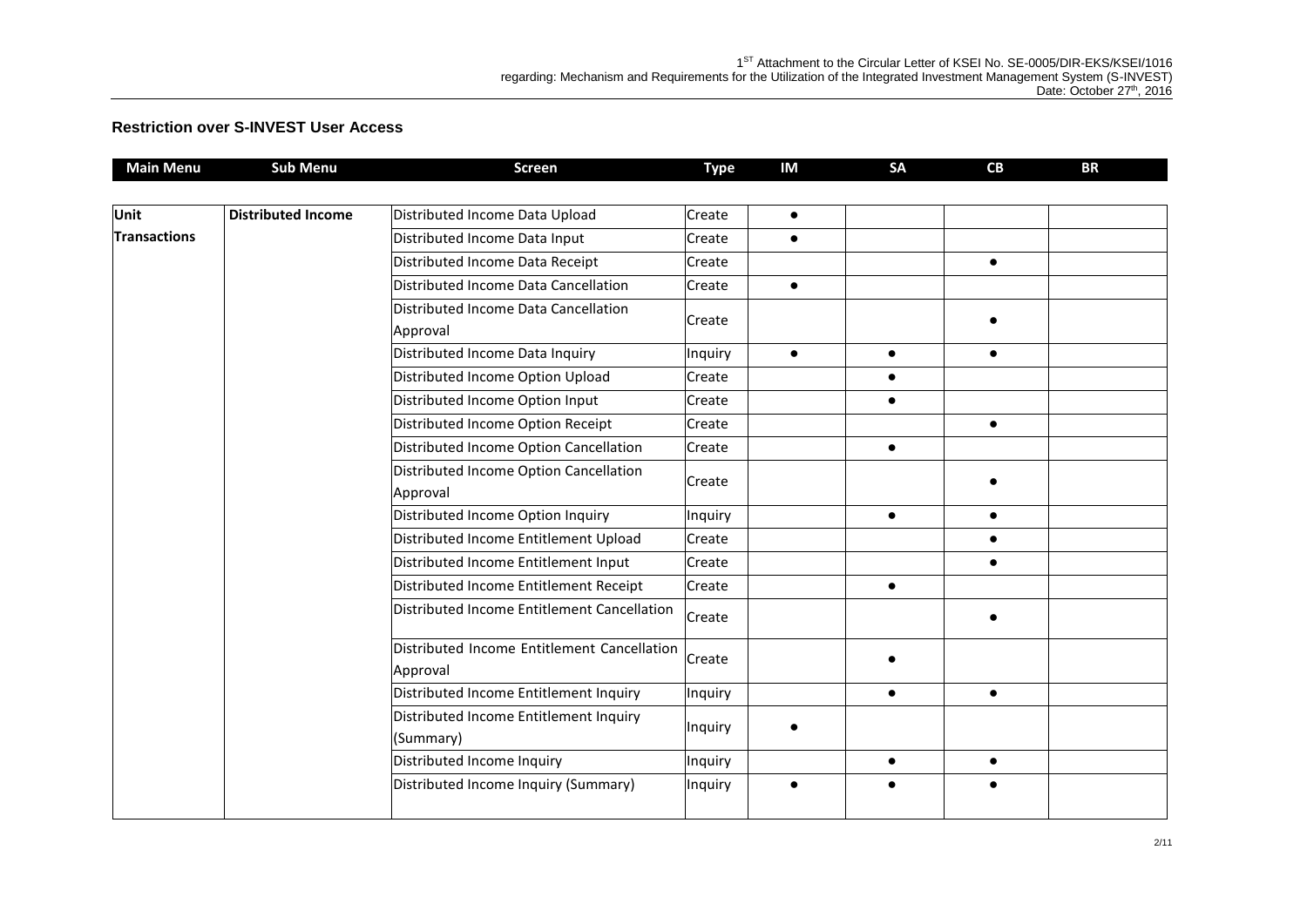| Main Menu           | <b>Sub Menu</b>           | <b>Screen</b>                           | Type    | IM        | <b>SA</b> | <b>CB</b>  | BR |
|---------------------|---------------------------|-----------------------------------------|---------|-----------|-----------|------------|----|
|                     |                           |                                         |         |           |           |            |    |
| Unit                | Liquidation               | Liquidation Data Upload                 | Create  | $\bullet$ |           |            |    |
| <b>Transactions</b> |                           | Liquidation Data Input                  | Create  | $\bullet$ |           |            |    |
|                     |                           | Liquidation Data Receipt                | Create  |           |           | $\bullet$  |    |
|                     |                           | Liquidation Data Cancellation           | Create  | $\bullet$ |           |            |    |
|                     |                           | Liquidation Data Cancellation Approval  | Create  |           |           | $\bullet$  |    |
|                     |                           | Liquidation Data Inquiry                | Inquiry | $\bullet$ | $\bullet$ | $\bullet$  |    |
|                     | <b>Subscription Money</b> | Cash Forecast                           | Inquiry | $\bullet$ | $\bullet$ | $\bullet$  |    |
|                     | <b>Transfer</b>           | Cash Incoming Message Inquiry           | Inquiry |           |           | $\epsilon$ |    |
|                     |                           | Cash Incoming Payment Inquiry           | Inquiry | $\bullet$ | $\bullet$ | $\bullet$  |    |
|                     |                           | Cash Withdrawal/Reversal Request        | Create  |           |           | $\bullet$  |    |
|                     |                           | Cash Withdrawal/Reversal Request Status | Inquiry |           |           |            |    |
|                     |                           | Inquiry                                 |         |           |           |            |    |
|                     |                           | Cash Outgoing Message Inquiry           | Inquiry |           |           | $\epsilon$ |    |
|                     |                           | Cash Incoming/Outgoing Payment Inquiry  | Inquiry | $\bullet$ | $\bullet$ |            |    |
|                     |                           | Cash Account Balance Inquiry            | Inquiry | $\bullet$ |           |            |    |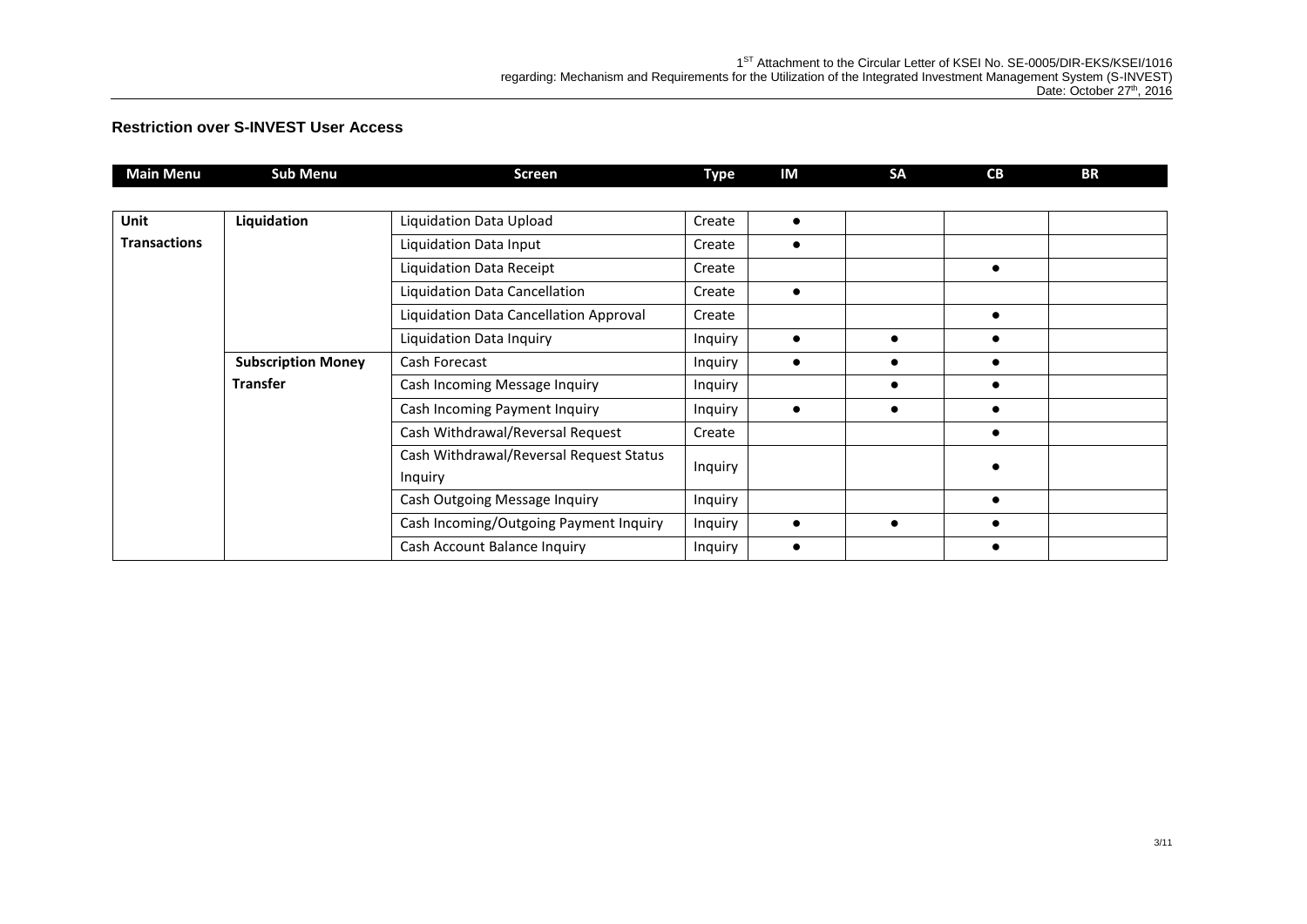| <b>Main Menu</b>    | <b>Sub Menu</b>        | <b>Screen</b>                               | <b>Type</b> | IM        | <b>SA</b> | CB        | <b>BR</b> |
|---------------------|------------------------|---------------------------------------------|-------------|-----------|-----------|-----------|-----------|
|                     |                        |                                             |             |           |           |           |           |
| Unit                | <b>Unit Allocation</b> | <b>Unit Allocation Upload</b>               | Create      |           |           | $\bullet$ |           |
| <b>Transactions</b> |                        | <b>Unit Allocation Input</b>                | Create      |           |           | $\bullet$ |           |
|                     |                        | Unit Allocation Deletion                    | Create      |           |           | $\bullet$ |           |
|                     |                        | <b>Investor Unit Allocation Inquiry</b>     | Inquiry     | $\bullet$ | $\bullet$ | $\bullet$ |           |
|                     |                        | Unit Allocation(SA/Fund) Inquiry            | Inquiry     | $\bullet$ | $\bullet$ | $\bullet$ |           |
|                     |                        | <b>Fund Unit Allocation Inquiry</b>         | Inquiry     | $\bullet$ |           | $\bullet$ |           |
|                     |                        | Unit Allocation Reconciliation              | Inquiry     | $\bullet$ |           | $\bullet$ |           |
|                     | <b>Unit Balance</b>    | Unit Balance Upload                         | Create      |           |           | $\bullet$ |           |
|                     |                        | Unit Balance Input                          | Create      |           |           | $\bullet$ |           |
|                     |                        | <b>Unit Balance Deletion</b>                | Create      |           |           | $\bullet$ |           |
|                     |                        | <b>Investor Transaction Balance Inquiry</b> | Inquiry     | $\bullet$ | $\bullet$ | $\bullet$ |           |
|                     |                        | Investor Fund Unit Account Balance Inquiry  | Inquiry     | $\bullet$ | $\bullet$ | $\bullet$ |           |
|                     |                        | Fund Outstanding Unit Balance Inquiry       | Inquiry     | $\bullet$ |           | $\bullet$ |           |
|                     |                        | <b>Fund Outstanding Unit Balance</b>        | Inquiry     |           |           |           |           |
|                     |                        | Reconciliation                              |             |           |           |           |           |
|                     |                        | Fund Unit Account Balance Inquiry           | Inquiry     | $\bullet$ |           | $\bullet$ |           |
|                     | <b>NAV</b>             | NAV & Performance Upload                    | Create      |           |           |           |           |
|                     |                        | NAV & Performance                           | Create      |           |           |           |           |
|                     |                        | Input/Amendment/Deletion                    |             |           |           |           |           |
|                     |                        | NAV & Performance Report Sending            | Create      |           |           | $\bullet$ |           |
|                     |                        | NAV & Performance Inquiry                   | Inquiry     | $\bullet$ | $\bullet$ | $\bullet$ |           |
| Unit                | <b>Cut-off Time</b>    | <b>Cut-off Time Extension Request</b>       | Create      |           | $\bullet$ |           |           |
| <b>Transactions</b> | Management             | <b>Cut-off Time Extension Approval</b>      | Create      | $\bullet$ |           |           |           |
|                     |                        | Cut-off Time Extension Inquiry              | Inquiry     | $\bullet$ | $\bullet$ |           |           |
|                     |                        | Cut-off Time Inquiry                        | Inquiry     | $\bullet$ | $\bullet$ | $\bullet$ |           |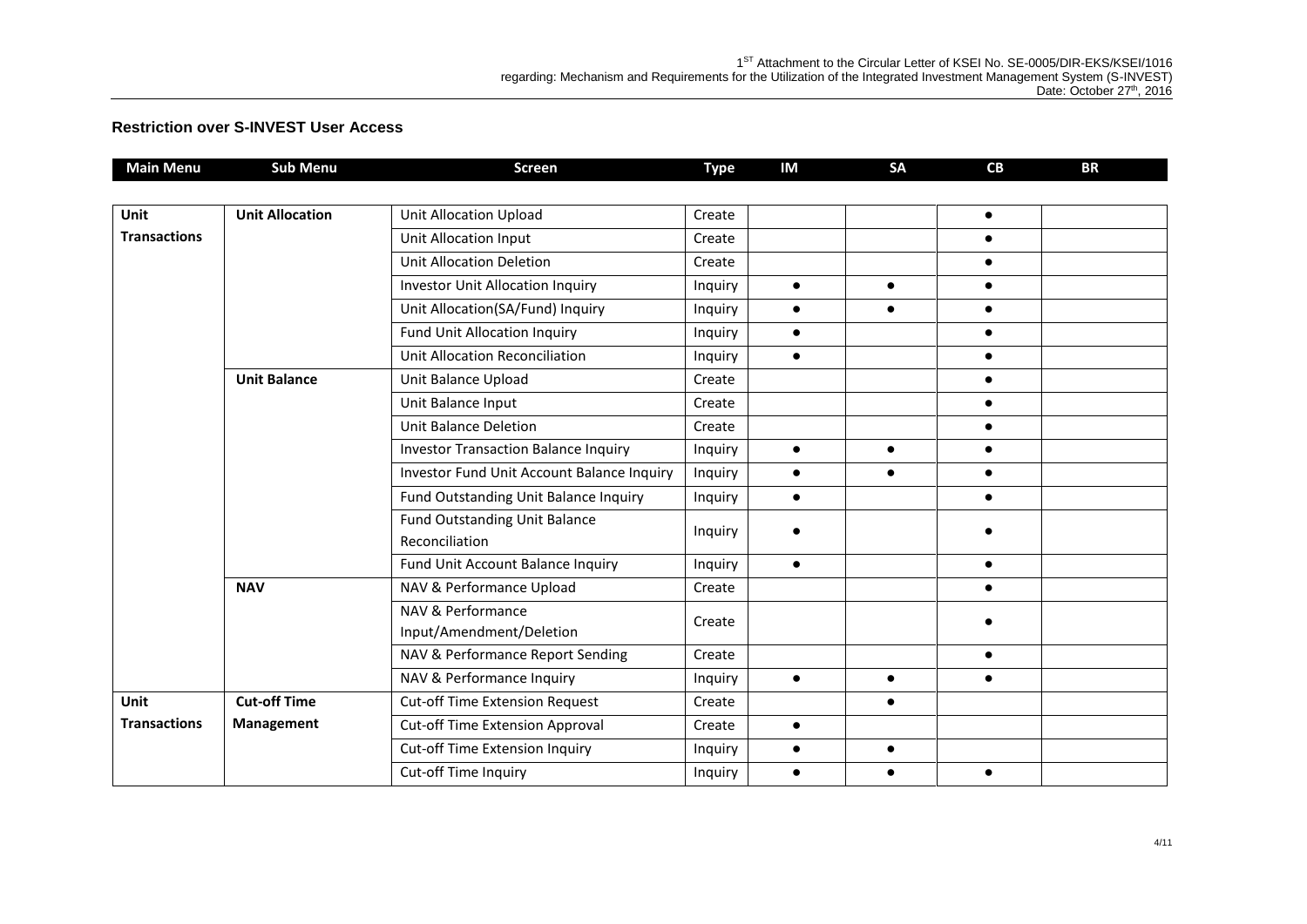| <b>Main Menu</b>    | <b>Sub Menu</b> | <b>Screen</b>                                    | <b>Type</b> | IM        | SA | CB        | <b>BR</b> |
|---------------------|-----------------|--------------------------------------------------|-------------|-----------|----|-----------|-----------|
|                     |                 |                                                  |             |           |    |           |           |
| <b>Asset</b>        | <b>Equity</b>   | Trade Detail(TD) Upload                          | Create      |           |    |           | $\bullet$ |
| <b>Transactions</b> |                 | Trade Detail(TD) Input                           | Create      |           |    |           | $\bullet$ |
|                     |                 | Trade Detail(TD) Cancellation                    | Create      |           |    |           | $\bullet$ |
|                     |                 | Trade Detail(TD) Inquiry                         | Inquiry     | $\bullet$ |    |           | $\bullet$ |
|                     |                 | Trade Allocation(TA) Upload                      | Create      | $\bullet$ |    |           |           |
|                     |                 | Trade Allocation(TA) Input                       | Create      | $\bullet$ |    |           |           |
|                     |                 | Trade Allocation(TA) Cancellation                | Create      | $\bullet$ |    |           |           |
|                     |                 | Trade Allocation(TA) Cancellation Approval       | Create      |           |    |           | $\bullet$ |
|                     |                 | Trade Allocation(TA) Inquiry                     | Inquiry     | $\bullet$ |    |           | $\bullet$ |
|                     |                 | Trade Confirmation(TC) Upload                    | Create      |           |    |           | $\bullet$ |
|                     |                 | Trade Confirmation(TC) Input                     | Create      |           |    |           | $\bullet$ |
|                     |                 | Trade Confirmation(TC) Cancellation              | Create      |           |    |           | $\bullet$ |
|                     |                 | Trade Confirmation(TC) Inquiry                   | Inquiry     | $\bullet$ |    |           | $\bullet$ |
|                     |                 | <b>Trade Check Inquiry</b>                       | Inquiry     | $\bullet$ |    |           | $\bullet$ |
|                     |                 | <b>Trade Match Inquiry</b>                       | Inquiry     | $\bullet$ |    |           | $\bullet$ |
|                     |                 | <b>Force Matching</b>                            | Create      | $\bullet$ |    |           |           |
|                     |                 | Settlement Instruction(SI) Upload                | Create      | $\bullet$ |    |           |           |
|                     |                 | Settlement Instruction(SI) Input                 | Create      | $\bullet$ |    |           |           |
|                     |                 | Settlement Instruction(SI) Inquiry               | Inquiry     | $\bullet$ |    | $\bullet$ | $\bullet$ |
|                     |                 | Settlement Instruction(SI) Cancellation Request  | Create      | $\bullet$ |    |           |           |
|                     |                 | Settlement Instruction(SI) Cancellation Approval | Create      |           |    | $\bullet$ | $\bullet$ |
|                     |                 | OTC Instruction Additional Data Upload           | Create      |           |    | $\bullet$ | $\bullet$ |
|                     |                 | OTC Instruction Additional Data Input/Amendment  | Create      |           |    | $\bullet$ | $\bullet$ |
|                     |                 | <b>OTC Instruction Sending</b>                   | Create      |           |    | $\bullet$ | $\bullet$ |
|                     |                 | <b>OTC</b> Instruction Inquiry                   | Inquiry     |           |    | $\bullet$ | $\bullet$ |
|                     |                 |                                                  |             |           |    |           |           |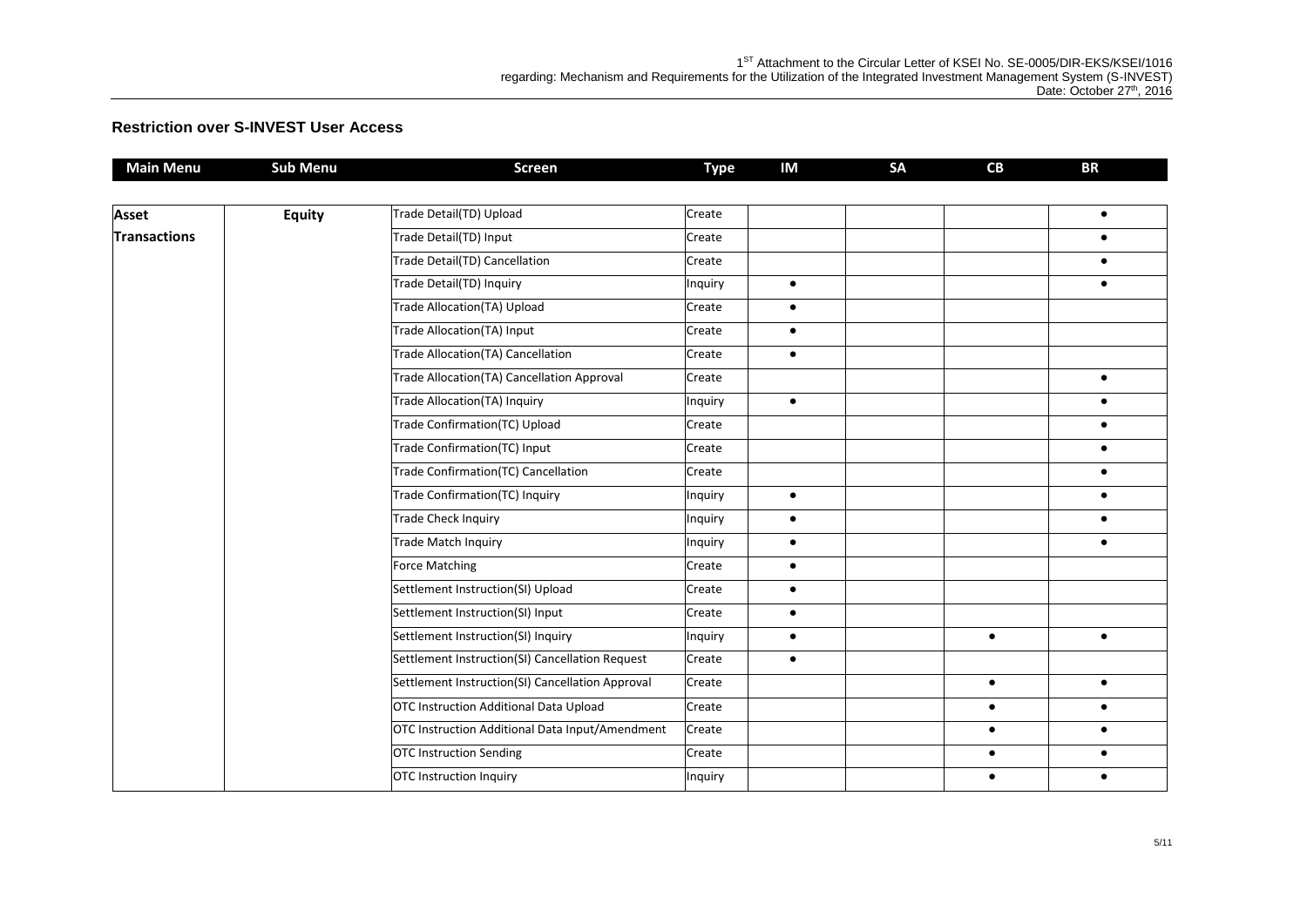| <b>Main Menu</b>    | <b>Sub Menu</b>     | <b>Screen</b>                                    | <b>Type</b> | IM        | <b>SA</b> | CB        | <b>BR</b> |
|---------------------|---------------------|--------------------------------------------------|-------------|-----------|-----------|-----------|-----------|
|                     |                     |                                                  |             |           |           |           |           |
| Asset               | <b>Fixed income</b> | Trade Detail(TD) Upload                          | Create      |           |           |           | $\bullet$ |
| <b>Transactions</b> |                     | Trade Detail(TD) Input                           | Create      |           |           |           | $\bullet$ |
|                     |                     | Trade Detail(TD) Cancellation                    | Create      |           |           |           | $\bullet$ |
|                     |                     | Trade Detail(TD) Inquiry                         | Inquiry     | $\bullet$ |           |           | $\bullet$ |
|                     |                     | Trade Allocation(TA) Upload                      | Create      | $\bullet$ |           |           |           |
|                     |                     | Trade Allocation(TA) Input                       | Create      | $\bullet$ |           |           |           |
|                     |                     | Trade Allocation(TA) Cancellation                | Create      | $\bullet$ |           |           |           |
|                     |                     | Trade Allocation(TA) Cancellation Approval       | Create      |           |           |           | $\bullet$ |
|                     |                     | Trade Allocation(TA) Inquiry                     | Inquiry     | $\bullet$ |           |           | $\bullet$ |
|                     |                     | Trade Confirmation(TC) Upload                    | Create      |           |           |           | $\bullet$ |
|                     |                     | Trade Confirmation(TC) Input                     | Create      |           |           |           | $\bullet$ |
|                     |                     | Trade Confirmation(TC) Cancellation              | Create      |           |           |           | $\bullet$ |
|                     |                     | Trade Confirmation(TC) Inquiry                   | Inquiry     | $\bullet$ |           |           | $\bullet$ |
|                     |                     | <b>Trade Check Inquiry</b>                       | Inquiry     | $\bullet$ |           |           | $\bullet$ |
|                     |                     | <b>Trade Match Inquiry</b>                       | Inquiry     | $\bullet$ |           |           | $\bullet$ |
|                     |                     | <b>Force Matching</b>                            | Create      | $\bullet$ |           |           |           |
|                     |                     | Settlement Instruction(SI) Upload                | Create      | $\bullet$ |           |           |           |
|                     |                     | Settlement Instruction(SI) Input                 | Create      | $\bullet$ |           |           |           |
|                     |                     | Settlement Instruction(SI) Inquiry               | Inquiry     | $\bullet$ |           | $\bullet$ | $\bullet$ |
|                     |                     | Settlement Instruction(SI) Cancellation Request  | Create      | $\bullet$ |           |           |           |
|                     |                     | Settlement Instruction(SI) Cancellation Approval | Create      |           |           | $\bullet$ | $\bullet$ |
|                     |                     | OTC Instruction Additional Data Upload           | Create      |           |           | $\bullet$ | $\bullet$ |
|                     |                     | OTC Instruction Additional Data Input/Amendment  | Create      |           |           | $\bullet$ | $\bullet$ |
|                     |                     | <b>OTC Instruction Sending</b>                   | Create      |           |           | $\bullet$ | $\bullet$ |
|                     |                     | <b>OTC</b> Instruction Inquiry                   | Inquiry     |           |           | $\bullet$ | $\bullet$ |
|                     |                     |                                                  |             |           |           |           |           |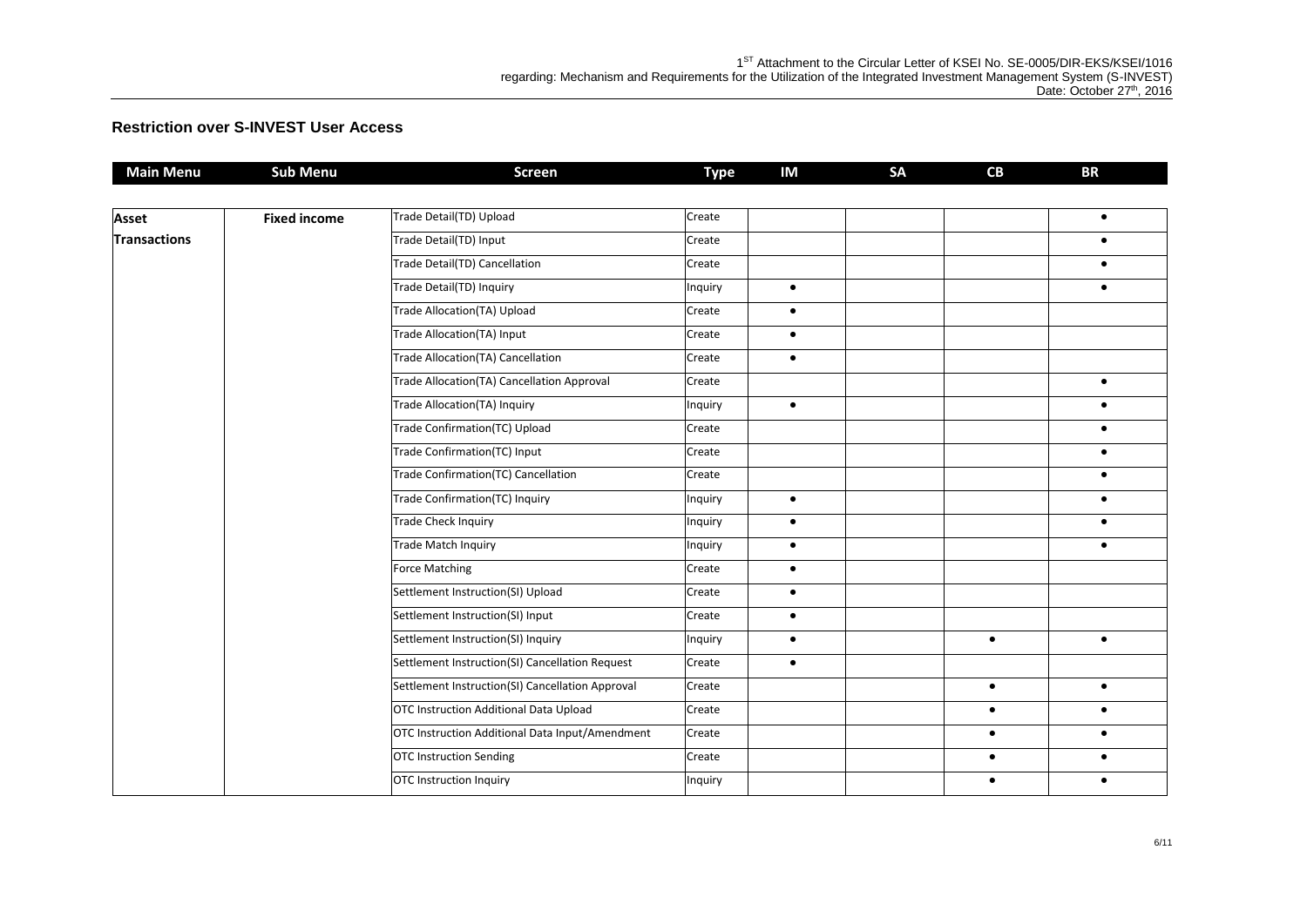| <b>Main Menu</b>    | <b>Sub Menu</b>              | <b>Screen</b>                                                     | Type    | IM        | <b>SA</b> | <b>CB</b> | BR |
|---------------------|------------------------------|-------------------------------------------------------------------|---------|-----------|-----------|-----------|----|
|                     |                              |                                                                   |         |           |           |           |    |
| Asset               | <b>Futures &amp; Options</b> | Futures/Options Trade Instruction Upload                          | Create  | $\bullet$ |           |           |    |
| <b>Transactions</b> |                              | Futures/Options Trade Instruction Input                           | Create  | $\bullet$ |           |           |    |
|                     |                              | Futures/Options Trade Instruction<br><b>Cancellation Request</b>  | Create  | $\bullet$ |           |           |    |
|                     |                              | Futures/Options Trade Instruction<br><b>Cancellation Approval</b> | Create  |           |           | $\bullet$ |    |
|                     |                              | Futures/Options Trade Instruction Inquiry                         | Inquiry | $\bullet$ |           | $\bullet$ |    |
|                     | <b>Time Deposit</b>          | Time Deposit Instruction Upload                                   | Create  | $\bullet$ |           |           |    |
|                     |                              | Time Deposit Instruction Input                                    | Create  | $\bullet$ |           |           |    |
|                     |                              | Time Deposit Instruction Cancellation<br>Request                  | Create  |           |           |           |    |
|                     |                              | Time Deposit Instruction Cancellation<br>Approval                 | Create  |           |           |           |    |
|                     |                              | Time Deposit Instruction Inquiry                                  | Inquiry | $\bullet$ |           |           |    |
|                     |                              | <b>Summary of Daily Transactions</b>                              | Inquiry | $\bullet$ |           |           |    |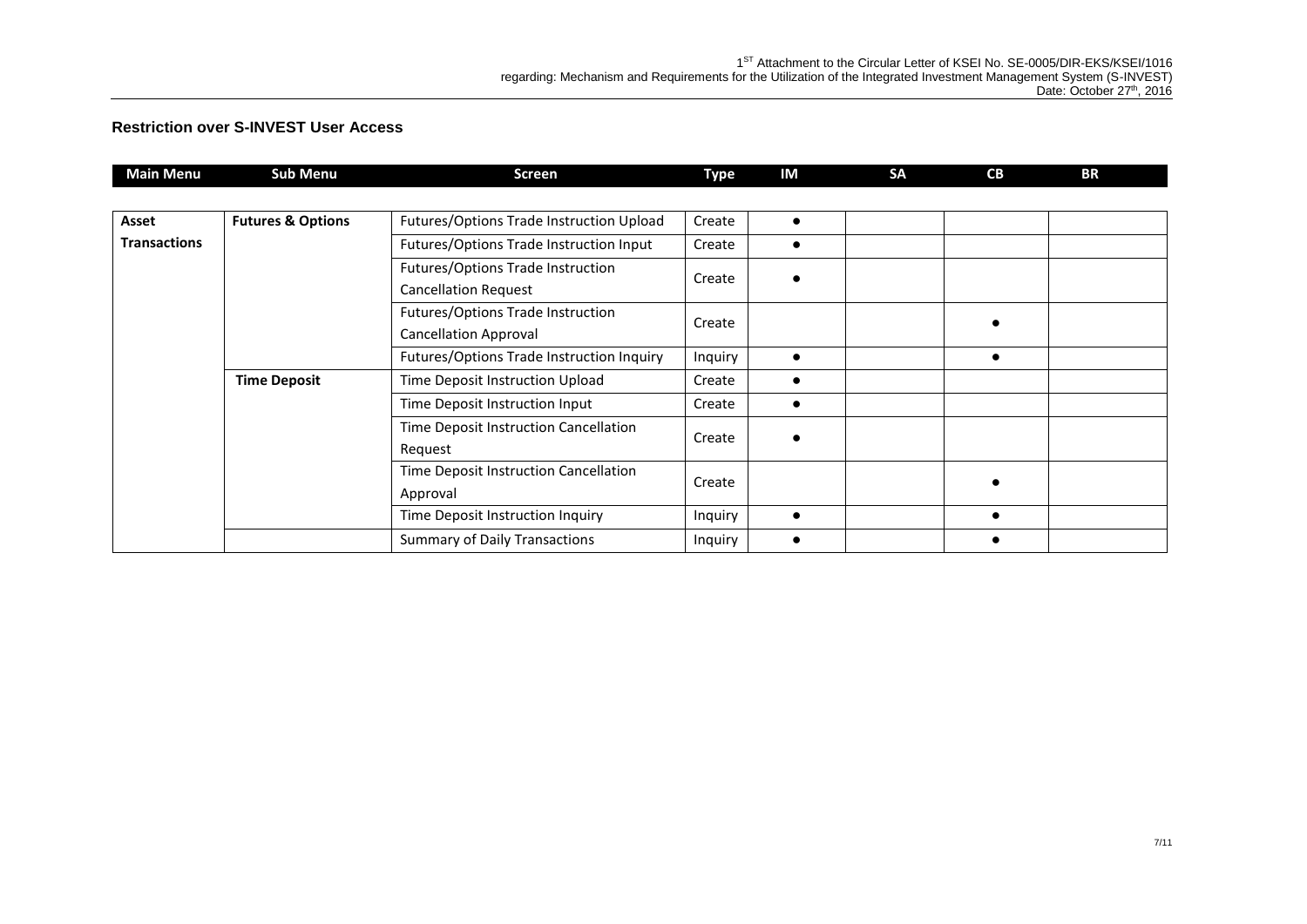| <b>Main Menu</b> | <b>Sub Menu</b>                  | Screen                                                | <b>Type</b> | IM        | SA        | CB        | <b>BR</b> |
|------------------|----------------------------------|-------------------------------------------------------|-------------|-----------|-----------|-----------|-----------|
|                  |                                  |                                                       |             |           |           |           |           |
| <b>Reporting</b> | <b>ARIA Report</b>               | <b>ARIA Report Sending Request</b>                    | Create      | $\bullet$ | $\bullet$ | $\bullet$ |           |
|                  |                                  | <b>ARIA Report Auto-Generation Request</b>            | Create      | $\bullet$ | $\bullet$ |           |           |
|                  |                                  | ARIA Report Sending Request Status Inquiry            | Inquiry     | $\bullet$ | $\bullet$ | $\bullet$ |           |
|                  | e-Monitoring Report              | e-Monitoring Report Sending Request                   | Create      | $\bullet$ |           | $\bullet$ |           |
|                  |                                  | e-Monitoring Report Auto-Generation Request           | Create      |           |           | $\bullet$ |           |
|                  |                                  | e-Monitoring Report Sending Request Status Inquiry    | Inquiry     | $\bullet$ |           | $\bullet$ |           |
|                  |                                  | Investment Manager Profile Static Data Inquiry        | Inquiry     | $\bullet$ |           | $\bullet$ |           |
|                  |                                  | Fund Portfolio Static Data Inquiry                    | Inquiry     | $\bullet$ |           | $\bullet$ |           |
|                  | Fund Profile Static Data Inquiry | Inquiry                                               | $\bullet$   |           | $\bullet$ |           |           |
|                  |                                  | Fund Asset and Liabilities Report Data Inquiry        | Inquiry     | $\bullet$ |           | $\bullet$ |           |
|                  |                                  | Fund Operations Report Data Inquiry                   | Inquiry     | $\bullet$ |           | $\bullet$ |           |
|                  |                                  | Fund Net Asset Changes Data Inquiry                   | Inquiry     | $\bullet$ |           | $\bullet$ |           |
|                  |                                  | Fund Operations and Ratio Data Inquiry                | Inquiry     | $\bullet$ |           | $\bullet$ |           |
|                  |                                  | Fund Portfolio Data Inquiry                           | Inquiry     | $\bullet$ |           | $\bullet$ |           |
|                  |                                  | Fund Daily Activity Data Inquiry                      | Inquiry     | $\bullet$ |           | $\bullet$ |           |
|                  |                                  | Fund Commitments and Contingency Data Inquiry         | Inquiry     | $\bullet$ |           | $\bullet$ |           |
|                  |                                  | CB Internal Code & KSEI Standard ID Input             | Create      |           |           | $\bullet$ |           |
|                  |                                  | Non C-BEST Securities Data<br>Input/Amendment/Inquiry | Create      |           |           | ٠         |           |
|                  |                                  | Fund Fact Sheet Report Upload                         | Create      | $\bullet$ |           |           |           |
|                  | <b>Fund Fact Sheet</b>           |                                                       |             |           |           |           |           |
|                  | Report                           | Fund Fact Sheet Report Download                       | Create      | $\bullet$ | $\bullet$ |           |           |
|                  | <b>Media Report</b>              | Media List Management for Each Custodian Bank         | Create      |           |           | $\bullet$ |           |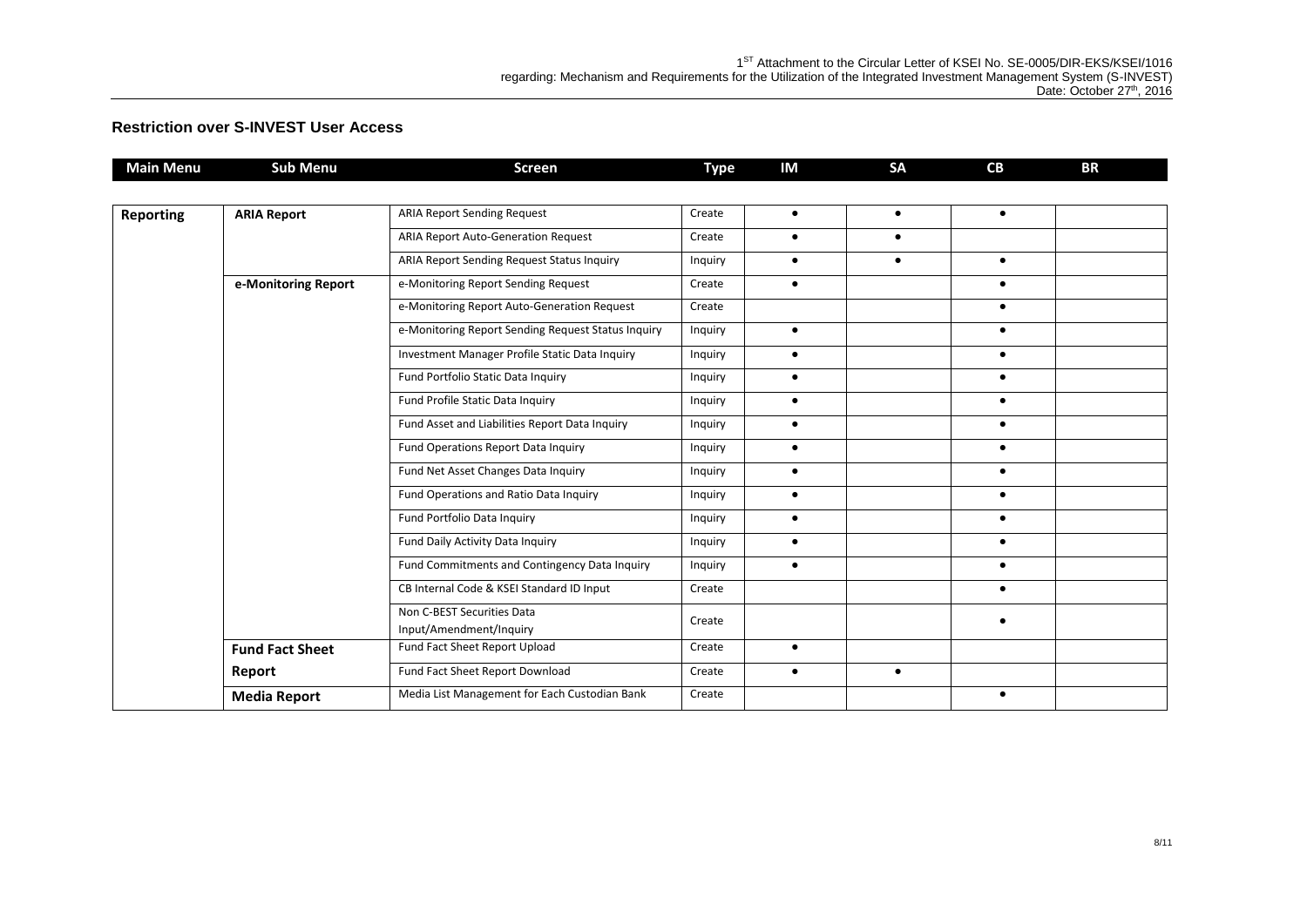| <b>Main Menu</b> | <b>Sub Menu</b>   | <b>Screen</b>                                          | <b>Type</b> | IM        | <b>SA</b> | CB         | <b>BR</b>  |
|------------------|-------------------|--------------------------------------------------------|-------------|-----------|-----------|------------|------------|
|                  |                   |                                                        |             |           |           |            |            |
| <b>Static</b>    | Participant       | Amendment Application Form Submission                  | Create      | $\bullet$ | $\bullet$ | $\bullet$  | $\bullet$  |
| Management       | <b>Management</b> | Participant Information Inquiry                        | Inquiry     | $\bullet$ |           | $\bullet$  | $\epsilon$ |
|                  |                   | NFS Participant List Inquiry                           | Inquiry     | $\bullet$ |           | $\bullet$  | $\epsilon$ |
|                  |                   | Participant Suspension Inquiry<br>Inquiry<br>$\bullet$ |             |           |           | $\epsilon$ |            |
|                  | <b>Fund Data</b>  | Fund Data Management                                   | Create      |           |           |            |            |
|                  | Management        | Fund Data Batch Amendment                              | Create      |           |           | $\bullet$  |            |
|                  |                   | Brief Fund Data Inquiry                                | Inquiry     | $\bullet$ |           | $\bullet$  | $\bullet$  |
|                  |                   | Detailed Fund Data Inquiry                             | Inquiry     | $\bullet$ |           | $\bullet$  |            |
|                  |                   | Fund Registration/Amendment/Deactivation               |             |           |           |            |            |
|                  |                   | <b>Request Status Inquiry</b>                          | Inquiry     |           |           |            |            |
|                  |                   | <b>Fund Suspension Inquiry</b>                         | Inquiry     | $\bullet$ | $\bullet$ | $\bullet$  | $\bullet$  |
|                  |                   | Selling Agent Fund Data Management                     | Create      |           | $\bullet$ |            |            |
|                  |                   | Selling Agent Fund Data                                | Create      |           |           |            |            |
|                  |                   | Registration/Amendment/Cancellation Approval           |             |           |           |            |            |
|                  |                   | Selling Agent Fund Data                                |             |           |           |            |            |
|                  |                   | Registration/Amendment/Cancellation Status             | Create      |           |           |            |            |
|                  |                   | <b>Inquiry</b>                                         |             |           |           |            |            |
|                  |                   | Selling Agent Fund Data Inquiry                        | Inquiry     | $\bullet$ |           | $\bullet$  |            |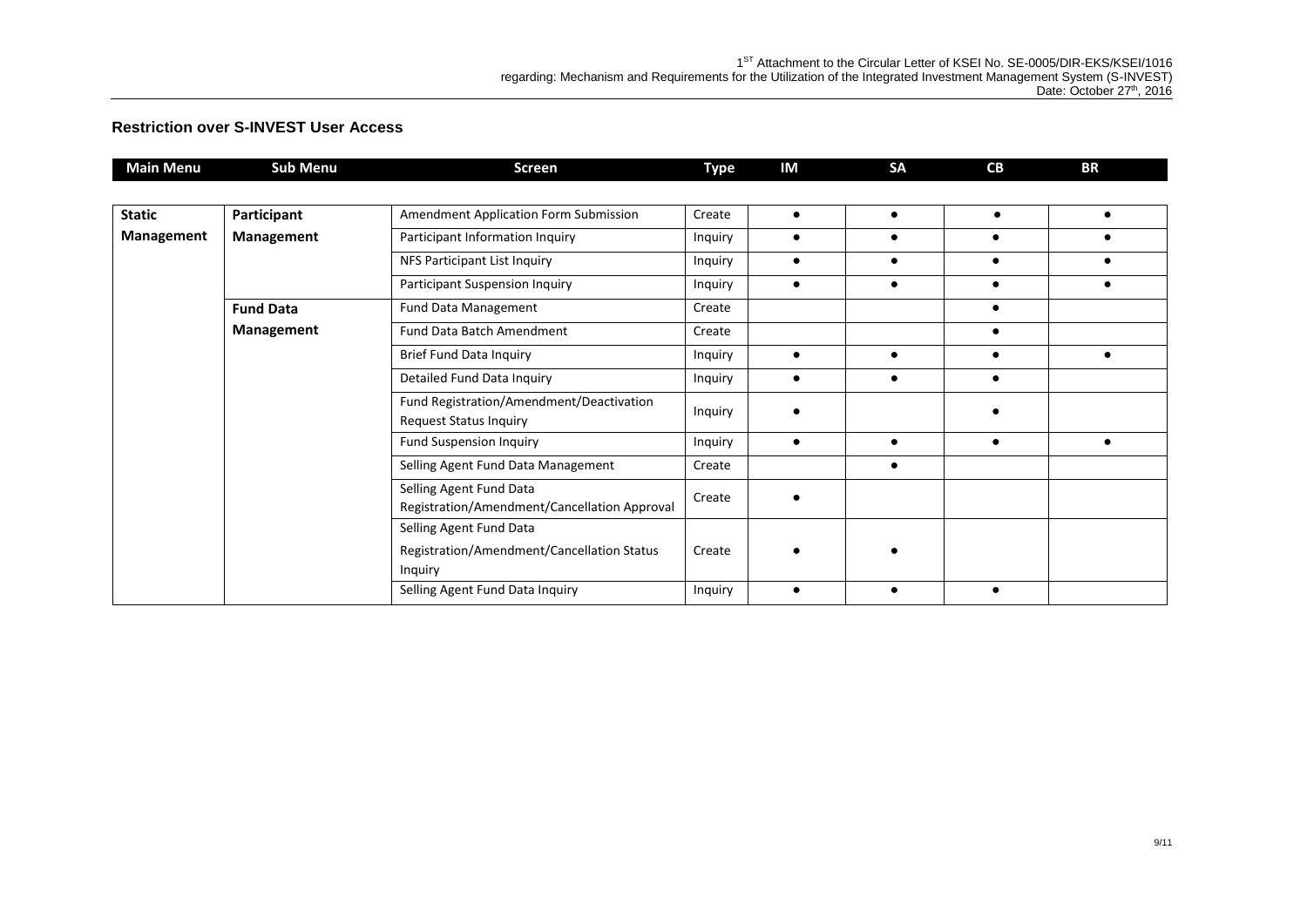| <b>Main Menu</b> | <b>Sub Menu</b>            | <b>Screen</b>                                                   | <b>Type</b> | IM        | <b>SA</b> | CB        | <b>BR</b> |
|------------------|----------------------------|-----------------------------------------------------------------|-------------|-----------|-----------|-----------|-----------|
|                  |                            |                                                                 |             |           |           |           |           |
| <b>Static</b>    | <b>KYC Management</b>      | <b>KYC Data Upload</b>                                          | Create      |           | $\bullet$ |           |           |
| Management       |                            | KYC Data Input/Amendment                                        | Create      |           | $\bullet$ |           |           |
|                  |                            | SID Generation Failure Inquiry & KYC Data<br>Amendment/Deletion | Create      |           | ٠         |           |           |
|                  |                            | KYC Data Input/Amendment Inquiry                                | Inquiry     | $\bullet$ | $\bullet$ | $\bullet$ |           |
|                  |                            | Current KYC Data Inquiry                                        | Inquiry     | $\bullet$ | $\bullet$ | $\bullet$ |           |
|                  |                            | Individual Investor KYC Data Inquiry                            | Inquiry     | $\bullet$ | $\bullet$ | $\bullet$ |           |
|                  |                            | Institutional Investor KYC Data Inquiry                         | Inquiry     | $\bullet$ | $\bullet$ | $\bullet$ |           |
|                  | <b>Account Management</b>  | Investor Fund Unit Account Open Upload                          | Create      |           | $\bullet$ |           |           |
|                  |                            | Investor Fund Unit Account Management                           | Create      |           | $\bullet$ |           |           |
|                  |                            | Investor Fund Unit Account Management Status<br>Inquiry         | Create      |           |           |           |           |
|                  |                            | Investor Fund Unit Account Inquiry                              | Inquiry     |           | $\bullet$ | $\bullet$ |           |
|                  |                            | Fund Account Inquiry                                            | Inquiry     |           |           | $\bullet$ |           |
|                  |                            | SID Suspension Inquiry                                          | Inquiry     |           | $\bullet$ |           |           |
|                  |                            | Investor Fund Unit Account Suspension Inquiry                   | Inquiry     |           | $\bullet$ |           |           |
|                  | <b>Securities Data</b>     | <b>Brief Securities Data Inquiry</b>                            | Inquiry     | $\bullet$ |           | $\bullet$ | $\bullet$ |
|                  | Management                 | Detailed Securities Data Inquiry                                | Inquiry     | $\bullet$ |           | $\bullet$ | $\bullet$ |
|                  | <b>Mid-rate Management</b> | Mid-rate Data Management                                        | Create      |           |           |           |           |
|                  |                            | Mid-rate Data Inquiry                                           | Inquiry     | $\bullet$ | $\bullet$ | $\bullet$ | $\bullet$ |
|                  |                            | Placement Bank Code Management                                  | Create      |           |           | $\bullet$ |           |
|                  |                            | Placement Bank Code Inquiry                                     | Inquiry     |           |           |           |           |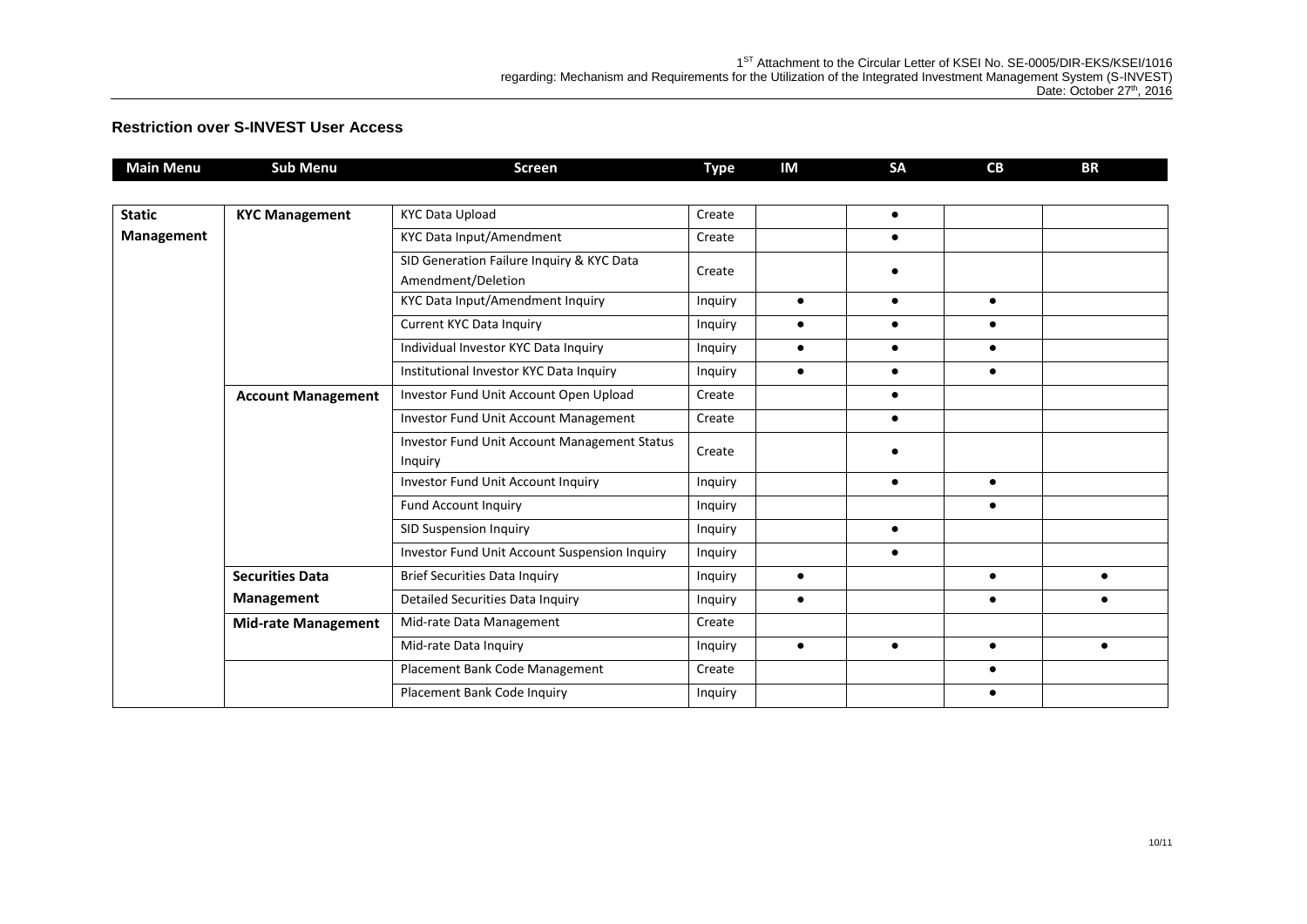| <b>Main Menu</b>   | <b>Sub Menu</b>         | <b>Screen</b>                            | <b>Type</b> | IM        | <b>SA</b> | CB | <b>BR</b> |
|--------------------|-------------------------|------------------------------------------|-------------|-----------|-----------|----|-----------|
|                    |                         |                                          |             |           |           |    |           |
| <b>Business</b>    |                         | Pending Processing Inquiry               | Inquiry     |           |           |    |           |
| Support            |                         |                                          |             |           |           |    |           |
| <b>User</b>        | <b>Group Management</b> | Group Management                         | Create      | $\bullet$ |           |    |           |
| Management         |                         | Group-Menu Management                    | Create      |           |           |    |           |
| (can only be       |                         | User Group                               | Create      | $\bullet$ |           |    |           |
| given to The       |                         | Management(Designation/Deletion/Inquiry) |             |           |           |    |           |
| <b>User</b>        | <b>User Management</b>  | <b>User Management</b>                   | Create      |           |           |    |           |
| Administrator)     |                         | <b>User Status Inquiry</b>               | Inquiry     | $\bullet$ |           |    |           |
|                    | <b>OTP Management</b>   | <b>OTP Status Management</b>             | Create      | $\bullet$ |           |    |           |
|                    |                         | <b>OTP Device Distribution Inquiry</b>   | Create      |           |           |    |           |
| <b>NFS Browser</b> |                         | Dash Board                               | Inquiry     | $\bullet$ |           |    |           |
|                    |                         | Notification Inquiry                     | Inquiry     |           |           |    |           |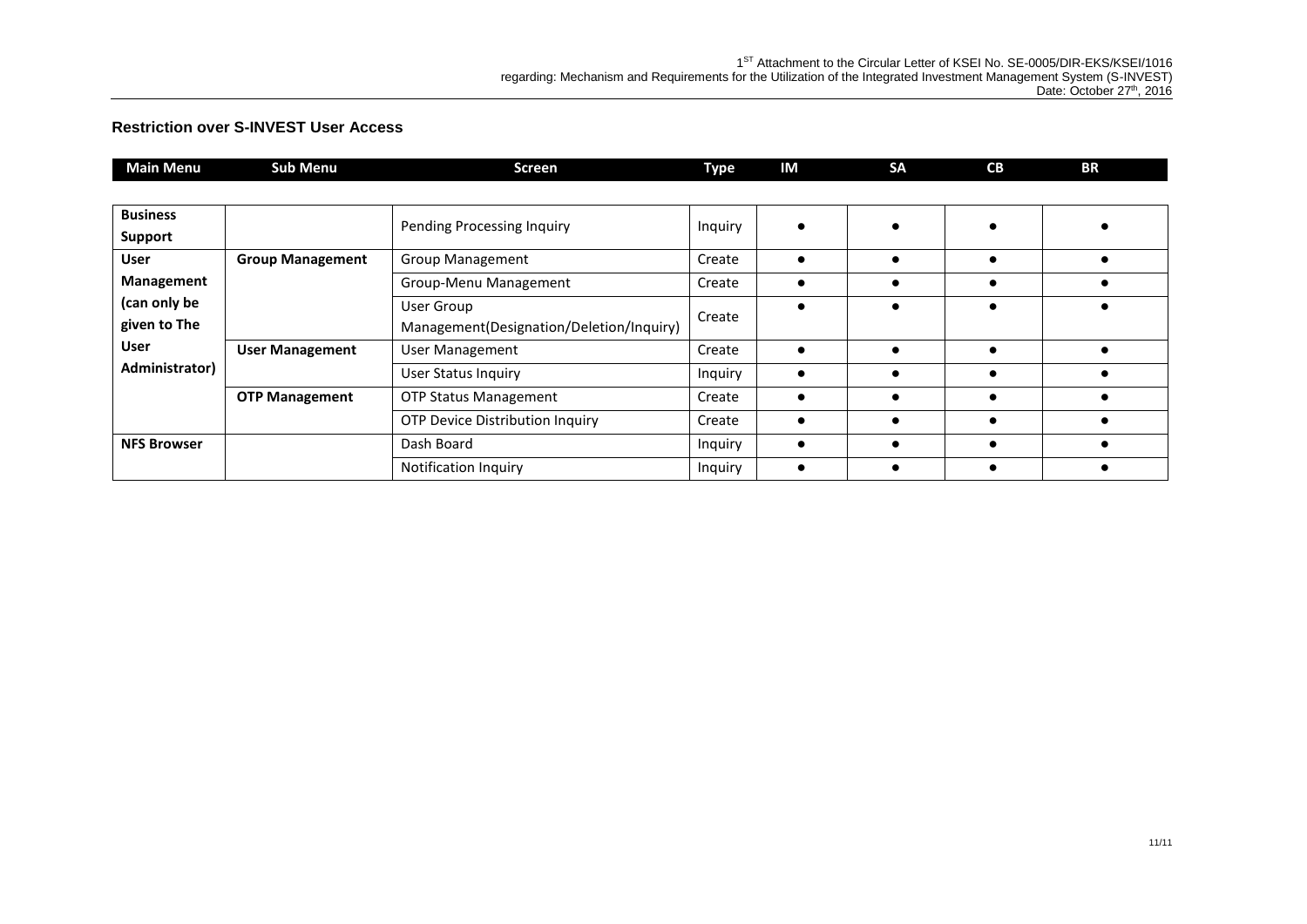2 nd Attachment to the Circular Letter of KSEI No. SE-0005/DIR-EKS/KSEI/1016 regarding: Mechanism and Requirements for the Utilization of the Integrated Investment Management System (S-INVEST) Date: October 27<sup>th</sup>, 2016

| # | 'Main Module, | Sub-Module | Hours<br>Operational I | . .<br><b>Pescription</b><br>∸∗ |
|---|---------------|------------|------------------------|---------------------------------|
|---|---------------|------------|------------------------|---------------------------------|

| <b>No</b> | <b>Process</b>                            | Activity                                                                                                                                                                                             | <b>Operational Hour</b><br>(WIB)             | <b>Description</b>                                                                                                                                                      |
|-----------|-------------------------------------------|------------------------------------------------------------------------------------------------------------------------------------------------------------------------------------------------------|----------------------------------------------|-------------------------------------------------------------------------------------------------------------------------------------------------------------------------|
|           | Registration of S-INVEST User             | Data Entry on S-INVEST :<br><b>User Registration</b><br><b>User Deactivation</b><br>User Changes                                                                                                     | Every hour (24<br>hours)                     | The data used for<br>User Registration and<br><b>User Deactivation are</b><br>entered by KSEI<br>The data used for<br>User Changes is<br>entered by the related<br>User |
|           |                                           | The Delivery of the Supporting Documents for the<br>Registration of S-INVEST User to KSEI Operational team                                                                                           | $08:00 - 15:00$                              |                                                                                                                                                                         |
| 2         | <b>Registration of Investment Product</b> | Data Entry on S-INVEST:<br><b>Investment Product Registration</b><br><b>Investment Product Changes</b><br><b>Investment Product Deactivation</b><br>The Delivery of the Supporting Documents for the | Every hours (24<br>hours)<br>$08:00 - 15:00$ | Conducted by the<br>related Custodian<br><b>Bank</b>                                                                                                                    |
|           |                                           | Registration of Investment Product to KSEI Operational<br>team                                                                                                                                       |                                              |                                                                                                                                                                         |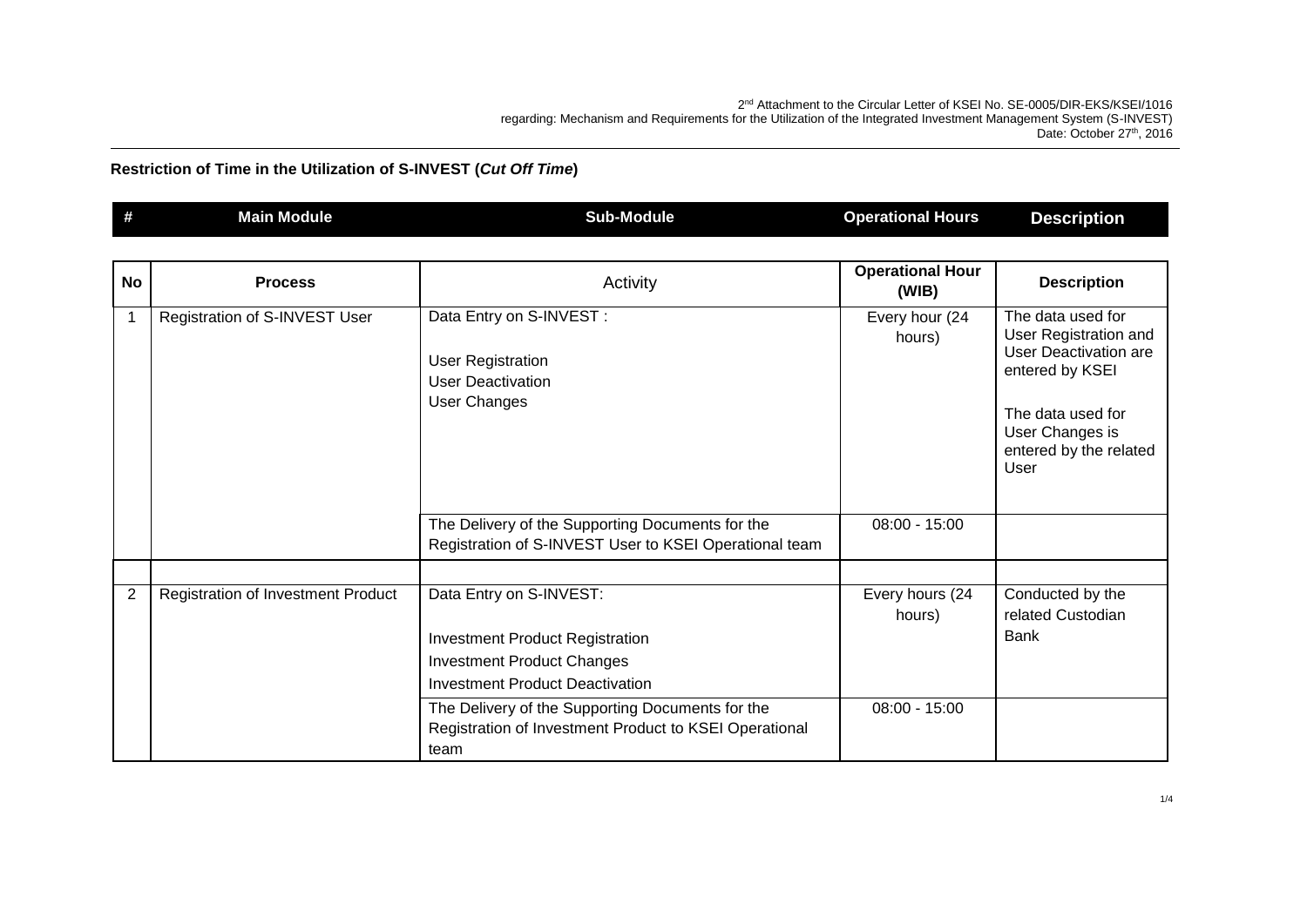| # | <b>Modul Utama</b>                                  | <b>Sub-Modul</b>                                     | <b>Operational</b><br><b>Hours</b> | <b>Description</b>                       |
|---|-----------------------------------------------------|------------------------------------------------------|------------------------------------|------------------------------------------|
|   |                                                     |                                                      |                                    |                                          |
| 3 | The Creation of SID/KYC Data and                    | Data Entry/upload on S-INVEST :                      | Every Hour (24                     | <b>Conducted by Selling</b>              |
|   | The opening of Investor Fund Unit<br>Account (IFUA) |                                                      | hours)                             | Agent                                    |
|   |                                                     | <b>SID Registration</b>                              |                                    |                                          |
|   |                                                     | <b>KYC Data Changes</b>                              |                                    |                                          |
|   |                                                     | <b>IFUA Opening</b>                                  |                                    |                                          |
|   |                                                     | <b>IFUA Deactivation</b>                             |                                    |                                          |
|   |                                                     | The Delivery of The Supporting Documents for the     | $08:00 - 15:00$                    | <b>Documents</b>                         |
|   |                                                     | Creation of SID (if necessary)                       |                                    | <b>Submission before</b><br>15:00:       |
|   |                                                     |                                                      |                                    | SID creation will be<br>processed on the |
|   |                                                     |                                                      |                                    | same day.                                |
|   |                                                     |                                                      |                                    | <b>Documents</b>                         |
|   |                                                     |                                                      |                                    | <b>Submission after</b>                  |
|   |                                                     |                                                      |                                    | 15:00:                                   |
|   |                                                     |                                                      |                                    | SID creation will be                     |
|   |                                                     |                                                      |                                    | processed on the next                    |
|   |                                                     |                                                      |                                    | day.                                     |
|   |                                                     |                                                      |                                    |                                          |
| 4 | <b>Order Routing Transaction</b>                    | The Entry of Order Routing Instruction on S-INVEST : | $00:00 - 16:00$                    | <b>Conducted by Selling</b><br>Agent     |
|   |                                                     | Subscription                                         |                                    |                                          |
|   |                                                     | Redemption                                           |                                    |                                          |
|   |                                                     | Switching                                            |                                    |                                          |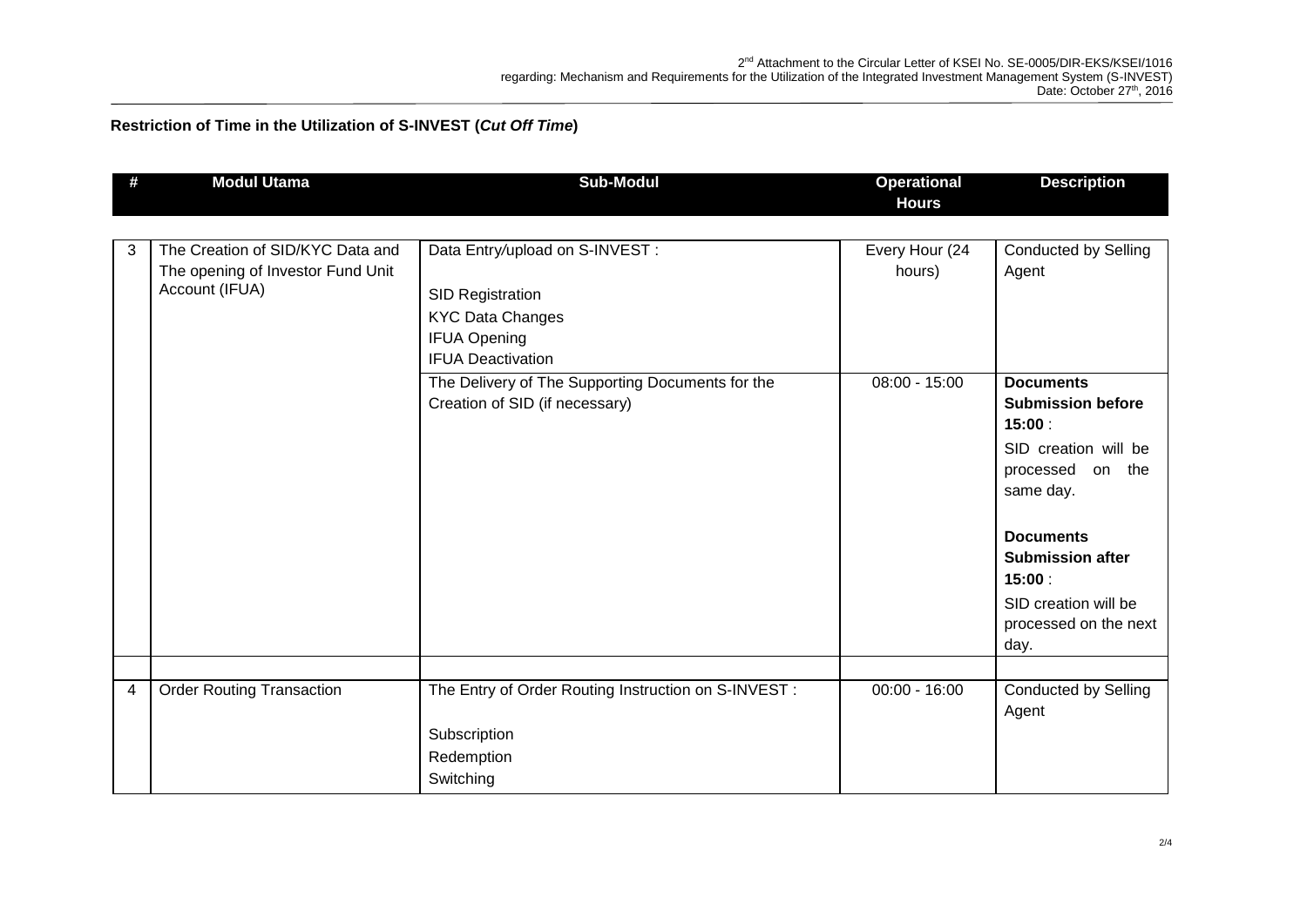| # | <b>Modul Utama</b>                                                              | <b>Sub-Modul</b>                                                     | <b>Operational</b><br><b>Hours</b> | <b>Description</b>                                  |
|---|---------------------------------------------------------------------------------|----------------------------------------------------------------------|------------------------------------|-----------------------------------------------------|
| 5 | The remittance and withdrawal of<br>Subscription fund                           | Remittance of Subscription fund                                      | $08:00 - 15:00$                    | Flow of fund from BI-                               |
|   |                                                                                 |                                                                      |                                    | RTGS to S-INVEST.<br><b>Conducted by Selling</b>    |
|   |                                                                                 |                                                                      |                                    | Agent.                                              |
|   |                                                                                 | The Entry for Withdrawal of Subscription fund on S-<br><b>INVEST</b> | $08:00 - 16:00$                    | Flow of fund from S-                                |
|   |                                                                                 |                                                                      |                                    | INVEST to BI-RTGS.<br>Conducted<br>by               |
|   |                                                                                 |                                                                      |                                    | Custodian Bank.                                     |
|   |                                                                                 |                                                                      |                                    |                                                     |
|   |                                                                                 |                                                                      |                                    | At 10:00 and 12:00 S-<br><b>INVEST will conduct</b> |
|   |                                                                                 |                                                                      |                                    | Auto Withdrawal on                                  |
|   |                                                                                 |                                                                      |                                    | the stored-fund in the                              |
|   |                                                                                 |                                                                      |                                    | Fund Cash Account.                                  |
|   |                                                                                 |                                                                      |                                    |                                                     |
| 6 | The Application for The Extension of<br><b>Order Routing Instruction Period</b> | The Entry and Approval for the Extension of Period                   | $08:00 - 15:30$                    | Applicant:<br>Selling                               |
|   |                                                                                 | Application on S-INVEST on T+0 :                                     |                                    | Agent                                               |
|   |                                                                                 | For the extension of entry period from 16:00 to 18:30                |                                    | Affirmative:                                        |
|   |                                                                                 |                                                                      |                                    | <b>Investment Manager</b>                           |
|   |                                                                                 |                                                                      |                                    |                                                     |
|   |                                                                                 |                                                                      |                                    |                                                     |